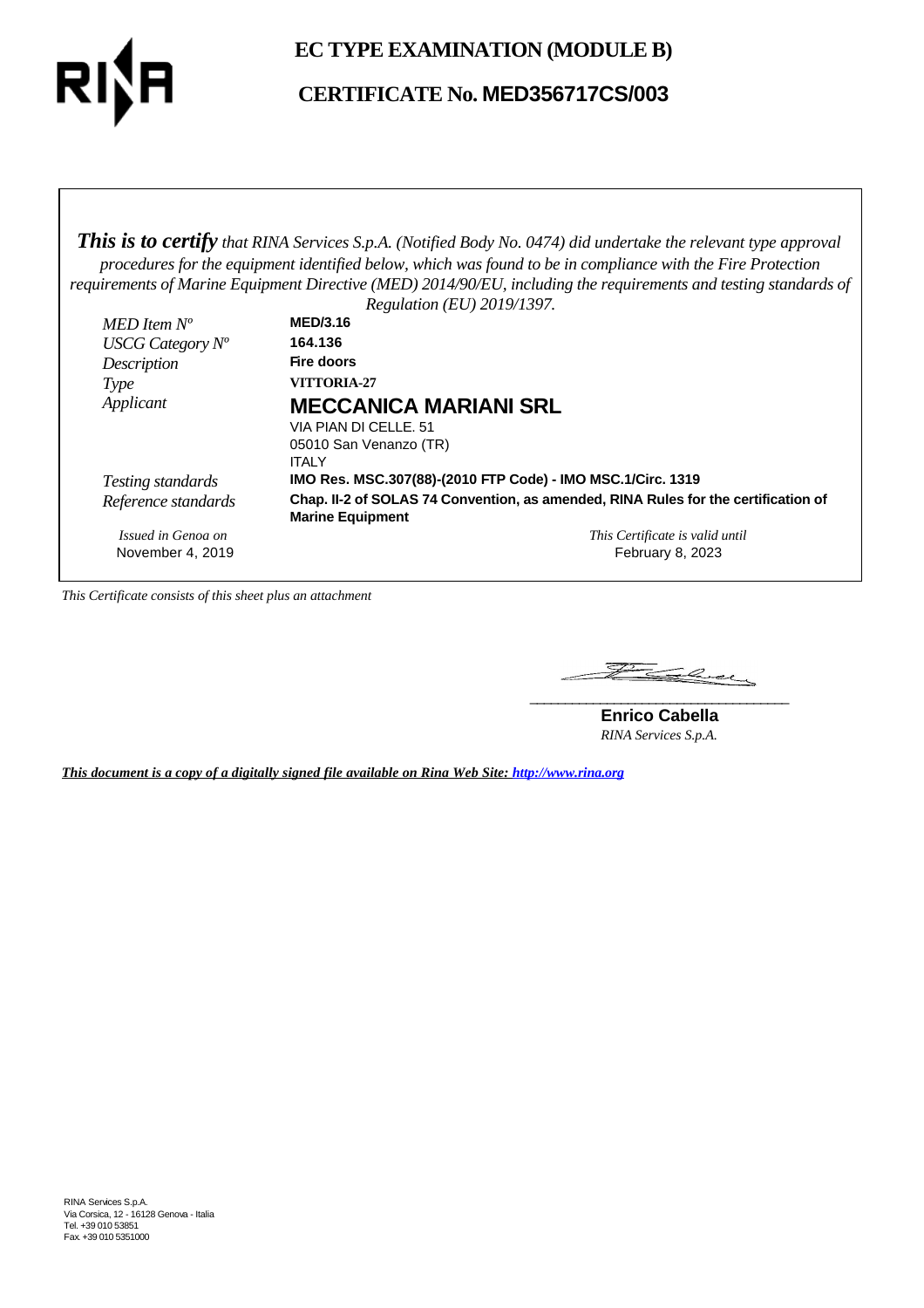

# **ATTACHMENT TO CERTIFICATE No. MED356717CS/003**

**Page 1 of 3**

#### *Manufacturer* **MECCANICA MARIANI SRL**

*Place of Manufacturer* VIA PIAN DI CELLE. 51 05010 San Venanzo (TR) **ITALY** 

### **Product description**

Single leaf hinged door with maximum clear light of 900x1900 mm (WxH) and having radiused corners with radius of 151 mm. The leaf, having thickness of 89.5 mm and maximum dimensions of 988x1988 mm (WxH), is composed of a steel plate 3 mm thick having the edges bended on the rabbet and of a steel sheet 2 mm thick, fitted in the opposite side. Between the two sheets is fitted the insulating material composed, of one layer of material type PROMAGUARD having thickness of 10 mm and density of 240 kg/m<sup>3</sup>; a second layer having width of 600 mm is fitted on the previous, in the middle of the leaf, on the lower part until the window and on the upper part between the window and the leaf edge. The insulating material is fixed to the steel sheets having thickness of 2 mm by means of steel pins welded with density of 15 per  $m<sup>2</sup>$ . Inside the leaf are fitted horizontal, vertical, and transversl stiffeners composed of steel tubulars, having dimensions of 40x30 mm and thickness of 2 mm welded to the steel plate having thickness of 3 mm. The leaf may be fitted with a window having maximum clear light of 300x400 mm; the glass, type CONTRAFLAM MARINE A60 (manufacturer Sain Gobain), having thickness of 27 mm, is composed of four glasses and, in between, three thermoexpanding gel layers. The window frame is composed of steel profiles bolted to the leaf with M6 bolts fitted with pitch ranging from 86 up to 88 mm. Between the frame and the glass compound gaskets type Texil, having dimensions of 20x20 mm, are fitted; the glass is sealed by means of silicone type SIKA FIRE. The leaf is equipped with two lever closing devices; one that acts on 2 points on the side opposite to the hinges, is actuated by an handle whereas the other that acts on three points on the hinges side, is actuated by a clevis. The door frame is composed of a carbon steel angular having dimensions of 100x75x7 mm, welded or bolted to the bulkhead by means of M16 bolts (pitch from 152 up to 486 mm), that makes the closure tight with the gasket fitted in the leaf bended edge. The leaf may be fitted, on the upper side, with external door check.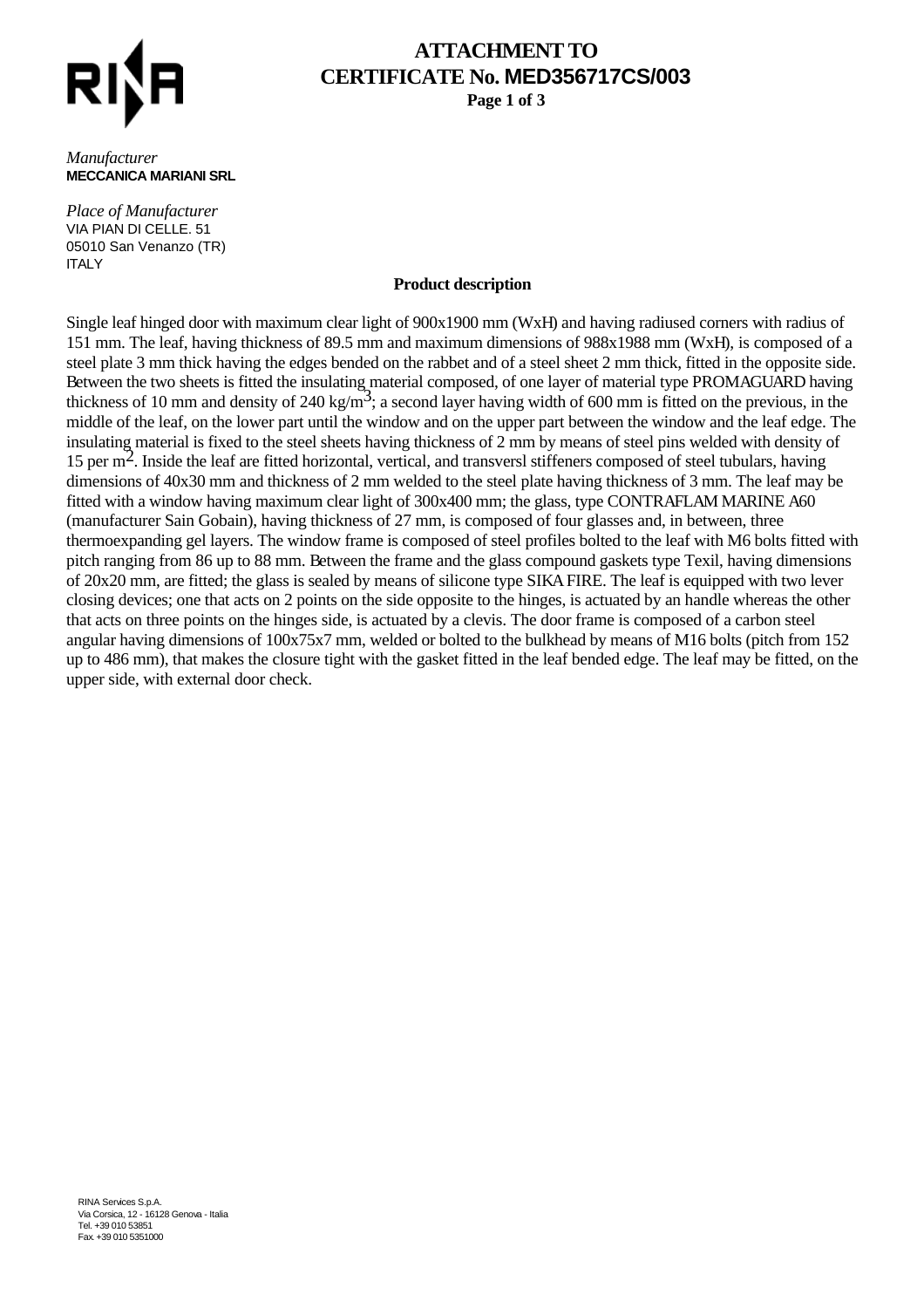# **ATTACHMENT TO CERTIFICATE Nr. MED356717CS/003**

**Page 2 of 3**

## **Field of application**

Fire resistant A-30 Class single leaf hinged door in compliance with IMO MSC.1/Circ. 1319 dated 11 June 2009. In this case the dimensions relevant to the height and with of the door may be increased of 15% provided that the surface area is not increased of more than 10%. This Class is confirmed also with the door closed only by means of the lever closing device that acts on 2 points on the side opposite to the hinges.

In case of doors in compliance to the "Agreement between the European Community and the United States of America", the present certificate is valid at the following conditions:

- doors without windows or with total window area no more than  $645 \text{ cm}^2$  in each door leaf

- maximum door size tested
- door used with a fire tested frame design

## **Reference documents**

Officina Meccanica Mariani drawings No. B-6261-900-27 dated 13 October 2017 approved on 6 February 2018 with endorsement No. LABS-1603.

## **Tests carried out**

Tests as per RINA Test Laboratory Report No. 2017CS013567/1 issued on 6 February 2018 according to IMO 2010 FTP Code Part. 3 and to IMO MSC.1/Circ. 1319 dated 11 June 2009.

This certificate annuls and replaces the certificate No. MED356717CS/001 dated 9 February 2018 due to mention of the additional requirements indicated on the "Agreement between the European Community and the United States of America"

*This document is a copy of a digitally signed file available on Rina Web Site: http://www.rina.org*